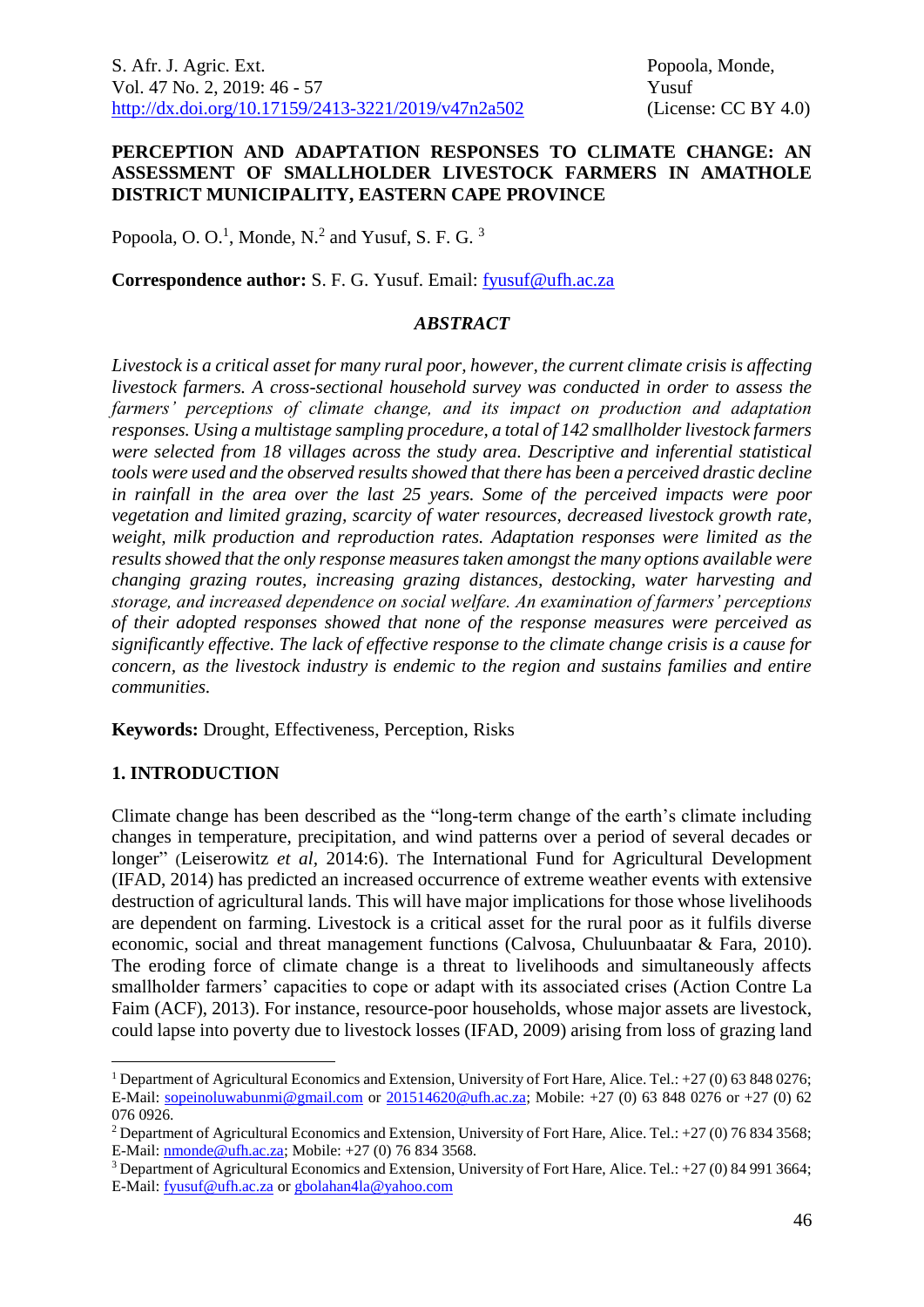that could lead to reduction in milk, meat and wool production (Calvosa *et al,* 2010). The literature identifies some of the challenges that could arise, including heat stress, the spread of pests and diseases and loss of vegetation, all of which could compromise rural livelihoods and propel them further into impoverishment (Turpie & Visser, 2013). Though depicted as an alarming situation particularly for the smallholder category of farmers, it is critical to recognise their individual perception of the changing climate as it could indeed influence their adaptation responses.

Perception can be defined as the process by which organisms interpret and organise sensation to produce a meaningful experience of the world (Lindsay & Norman, 1977; Ndamani & Watanabe, 2015; Pickens, 2005). According to Ofuoku (2011), it is anticipated that a man's reaction to protect his well-being and future is based on his perception and interpretation of climate change. Although such perception and interpretation could differ substantially from reality (Pickens, 2005), they must be put into consideration to address socio-economic challenges (Kusakari *et al,* 2014; Ndamani & Watanabe, 2015). Perception is thus a critical concept that has been observed to influence farmers' coping and adaptation responses to climate change (Gbetibouo, 2009; Molua, 2014; Mustapha *et al*, 2013). For example, inconsistencies between farmers' perceptions and observed climate trends could lead to suboptimal or counterproductive adaptations (Kassie *et al*, 2013).

Appropriate coping and adaptation choices are limited, with most farming communities able to make use of only provisional coping or adaptation mechanisms to moderate the effects of climate change (Otieno & Muchapondwa, 2016; Wiid & Ziervogel, 2012). The limited responses are a perpetual challenge, as no farming population is immune to the impacts of climate change. It is thus critical to understand the impacts, know the response capacities, and assess the effectiveness of the response measures in dealing with the current climate crisis. A brief by IFAD (2014) described how climate debates often overlook the effects of climate change in terms of economic and financial opportunities for smallholder farmers. According to the report, there are many opportunities where farmers can capitalise on learning to adapt to the changing climate.

Despite worldwide coverage of climate change impact, there is inter- and intra-sectoral variation in vulnerability depending on location, adaptive capacity and other socio-economic and environmental factors (Belay & Sugulle, 2011). This draws critical attention to the need for more comprehensive climate risk impact and adaptation assessments at every possible level. In view of this statement, this study is expected to answer the following key questions:

- 1. What are the perceptions of livestock smallholder farmers to climate change?
- 2. How do smallholder farmers perceive the impacts of climate change on livestock production?
- 3. What are the smallholder farmers' coping and adaptation responses to climate change?
- 4. How do the smallholder farmers perceive the effectiveness of such response measures?

## **2. RESEARCH METHODOLOGY**

A sample of 142 smallholder farmers practising livestock production in 18 villages were interviewed using a cross-sectional household survey. The villages were selected from Willowvale, Elliotdale and Idutywa in Mbahashe Local Municipality. Willowvale: Ngxakaxa Sheshegu and Ngxakaxa Phesheya kwe dip (Ward 2); Gwadana Ngaphantsi and Gwadana Phezulu (Ward 3). Elliotdale: Keti Cimakala and Keti Lalini (Ward 31), Nqadu Phezulu and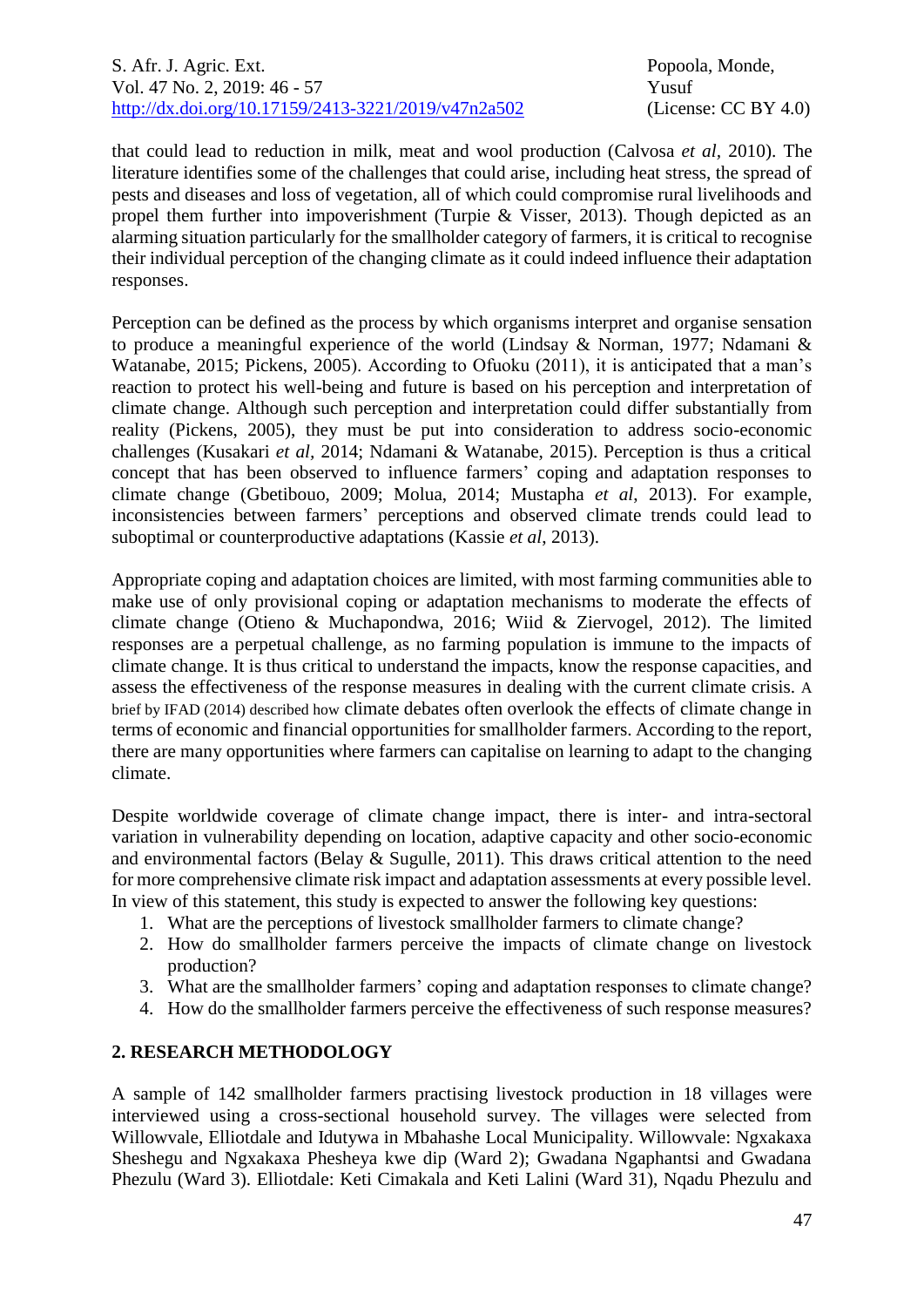Nqadu Kumaya (Ward 11); Ematolweni and Ntlabane (Ward 25); Nxanxashe and Kwesika Gosani (Ward 30); Khasa and Fameli (Ward 13). Idutywa: Mbanyana and Ntlanyane Kulombombo (Ward 16); Ntlonyane Kulophungla and Ezithenjini (Ward 26). Simple random sampling was used to select the wards and villages, while a snowball sampling approach was used to select the farming households.

Simple descriptive statistical tools were used to describe respondents' socio-economic characteristics and represent their perceptions of temperature and rainfall changes. Mean scores were used, following Farauta *et al* (2011), to analyse and describe the severity of climate change-induced risks, classified on a three-point Likert scale as 'very severe' = 3, 'severe' = 2, and 'not severe'  $= 1$ . A computation of individual and overall mean scores was done. Risks with a mean score equal to or greater than  $(> 0.2.0$  were considered very severe while those with a mean score less than (<) 2.0 were considered not severe in the study area. Mean scores were also used to analyse and describe the extent of climate change's impact on respondents' agricultural productivity, classified on a five-point Likert scale as 'to a very great extent' =  $5$ , 'to a great extent' = 4, 'to some extent' = 3, 'to a little extent' = 2, and 'to no extent' = 1. A computation of individual and overall mean scores was done. Impacts with a mean score equal to or greater than  $(\geq)$  3.0 were considered as affecting the respondents to a very large extent, while impacts with a mean score of less than  $\langle \rangle$  3.0 were considered as affecting respondents to a minimal extent. Mean scores were also used to analyse and describe results of the assessment of smallholder farmers' perceptions of the effectiveness of their adopted response measures, classified on a three-point Likert scale as 'very effective' = 3, 'effective' = 2, and 'not effective' = 1. A computation of individual and overall mean scores was done. Adaptation response measures with a mean score equal to or greater than (≥) 2.0 were considered effective measures, while those with a mean score less than (<) 2.0 were considered not effective. Cluster analysis was conducted to generate clusters based on the similarity of responses of participants to all items provided in the perceptions of participants to the impact of climate change on their production activities. This analysis was carried out using the statistical programme, STATA/SE version 15.

## **3. RESULTS**

Respondents' mean age was 59.01 (SD=14.10) years, they had on average of 18.2 (SD=11.61) years' experience as livestock farmers, and the majority (66.2%) had either primary school level or no formal education.

## **3.1 Perception of temperature and rainfall changes in the last 25 years, climate change induced risks and levels of severity**

The majority of the respondents (86.62%) perceived that there had been changes in temperatures. A total of 91.55% had perceived a decrease in rainfall intensity compared to 20 to 30 years ago. The majority (99%;  $\bar{x}$  =2.73) viewed drought as the most challenging phenomenon, followed by fire outbreaks (70%;  $\bar{x}$  = 1.61), heat waves (69%;  $\bar{x}$  = 1.53) and wind speed  $(58\%; \bar{x} = 1.25)$ .

## **3.2 Perceived impact of climate change on agricultural productivity**

In addition to observed climate change-induced risks, livestock farmers had observed various impacts on their livestock production. This is as follows: decreased livestock growth rate ( $\overline{x}$  =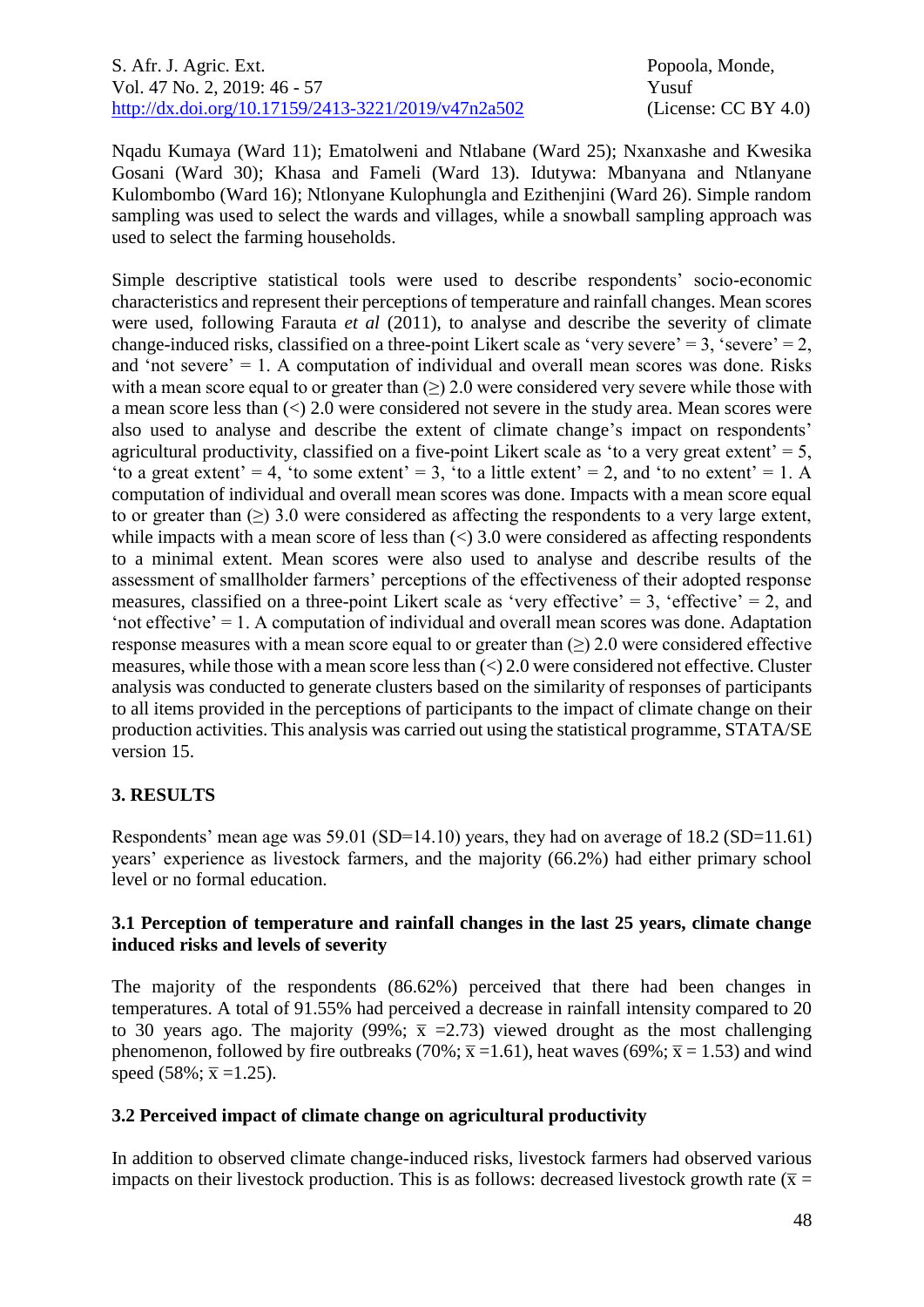4.06), decreased livestock weight ( $\bar{x}$  = 3.55), and decreased milk production ( $\bar{x}$  = 3.36) (Table 1).

## **3.3 Adaptation responses and perceived effectiveness of adopted response measures**

Adaptation responses were limited to changing grazing routes ( $\bar{x}$  = 1.83), increasing grazing distances ( $\bar{x}$  = 1.59), destocking ( $\bar{x}$  = 1.56), water harvesting and storage ( $\bar{x}$  = 1.98), and increased dependence on social welfare ( $\bar{x}$  = 1.74). None of these were perceived as effective response measures to the climate change stresses in the region (Table 2).

|  | Table 1: Perceptions of the impact of climate change on livestock production (n=142) |  |
|--|--------------------------------------------------------------------------------------|--|
|  |                                                                                      |  |

| <b>Perception of climate</b><br>change impact on<br>livestock production | <b>Livestock</b><br>farmers<br>(%) | To no<br>extent<br>(%) | To a<br>little<br>extent<br>(9/0) | T <sub>0</sub><br>some<br>extent<br>(%) | To a<br>great<br>extent<br>(%) | To a very<br>great<br>extent<br>(%) | <b>Mean</b><br>score |
|--------------------------------------------------------------------------|------------------------------------|------------------------|-----------------------------------|-----------------------------------------|--------------------------------|-------------------------------------|----------------------|
| Growth rate of livestock<br>has decreased                                | 100                                | 6                      | $\overline{4}$                    | 23                                      | 18                             | 49                                  | $4.06*$              |
| Milk production rate has<br>decreased                                    | 100                                | 13                     | 12                                | 21                                      | 40                             | 14                                  | $3.36*$              |
| There is an increase $\overline{in}$<br>pest occurrence                  | 100                                | 3                      | 32                                | 21                                      | 23                             | 21                                  | $3.31*$              |
| There is an increase in<br>disease occurrence                            | 100                                | $\overline{4}$         | 20                                | 24                                      | 28                             | 24                                  | $3.54*$              |
| Reproduction rates of<br>livestock have been<br>reduced                  | 100                                | 8                      | 27                                | 24                                      | 25                             | 16                                  | $3.19*$              |
| Poor vegetation for<br>livestock feeding has<br>increased                | 100                                | $\overline{4}$         | 6                                 | 23                                      | 35                             | 32                                  | $3.10*$              |
| Grazing lands for<br>livestock have become<br>limited                    | 100                                | 8                      | 5                                 | 14                                      | 25                             | 48                                  | 4.07*                |
| There have been<br>decreases in livestock<br>weight                      | 100                                | 3                      | 17                                | 28                                      | 32                             | 20                                  | $3.55*$              |
| There have been<br>increases in livestock<br>deaths                      | 100                                | 6                      | 22                                | 38                                      | 22                             | 12                                  | $3.16*$              |
| There is a scarcity of<br>water resources                                | 100                                | $\overline{2}$         | 5                                 | 8                                       | 23                             | 62                                  | $4.50*$              |
| Loss of farm income or<br>earnings                                       | 100                                | 14                     | 15                                | 26                                      | 27                             | 18                                  | $3.22*$              |

\* Significant impact if mean score is  $\geq 2$ 

Source: Field survey, 2016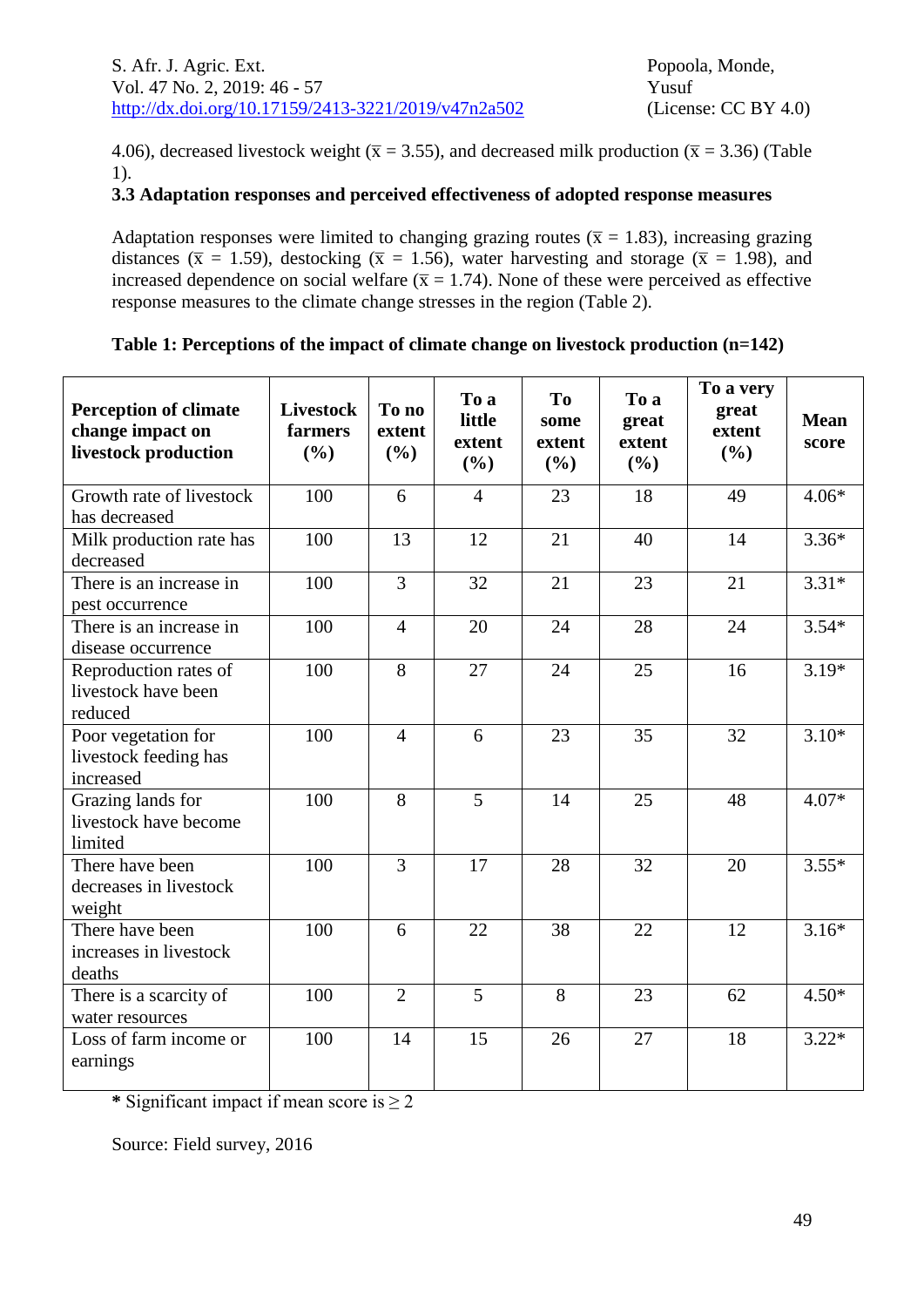#### **Table 2: Adaptation responses and their perceived effectiveness (n = 142)**

| Self-adopted adaptation<br>responses                                                           | <b>Livestock</b><br>farmers<br>(%) | N <sub>0</sub><br>(%) |                         | <b>Mean score</b><br>of perceived<br>effectiveness |                          |      |
|------------------------------------------------------------------------------------------------|------------------------------------|-----------------------|-------------------------|----------------------------------------------------|--------------------------|------|
|                                                                                                |                                    |                       | <b>Not</b><br>effective | <b>Effective</b>                                   | <b>Very</b><br>effective |      |
| Using improved animal breeds                                                                   | 100                                | 71                    |                         | 20                                                 | 8                        | 0.65 |
| Dietary change for livestock                                                                   | 100                                | 70                    | $\overline{7}$          | 15                                                 | 8                        | 0.60 |
| Dipping of livestock in liquid<br>treatments                                                   | 100                                | 74                    | 3                       | 15                                                 | 8                        | 0.59 |
| Using dose treatments                                                                          | 100                                | 73                    | $\overline{2}$          | 15                                                 | 10                       | 0.61 |
| Vaccination of livestock                                                                       | 100                                | 76                    | $\mathbf{1}$            | 14                                                 | 9                        | 0.56 |
| Increased use of veterinary<br>services                                                        | 100                                | 89                    | $\overline{2}$          | 6                                                  | $\overline{3}$           | 0.23 |
| Making arrangements for<br>supplementary feeding in<br>cases of poor vegetation for<br>grazing | 100                                | 70                    | 6                       | 13                                                 | 9                        | 0.59 |
| Practicing mixed livestock<br>farming system (stall fed and<br>grazing)                        | 100                                | 87                    | 6                       | $\overline{5}$                                     | $\overline{2}$           | 0.23 |
| Practicing cross breeding of<br>local breeds                                                   | 100                                | 82                    | $\overline{2}$          | 14                                                 | $\overline{2}$           | 0.37 |
| Construction of shade to<br>reduce heat                                                        | 100                                | 56                    | $\overline{4}$          | 23                                                 | 17                       | 0.99 |
| Water harvesting and storage                                                                   | 100                                | 20                    | $\overline{4}$          | 34                                                 | 42                       | 1.98 |
| Storage of grasses (silage)                                                                    | 100                                | 83                    | $\overline{4}$          | 8                                                  | 5                        | 0.35 |
| Changing of grazing routes                                                                     | 100                                | 19                    | 11                      | 37                                                 | 32                       | 1.83 |
| <b>Increasing grazing distances</b>                                                            | 100                                | 25                    | 13                      | 39                                                 | 23                       | 1.59 |
| Diversifying sources of<br>income                                                              | 100                                | 79                    | 8                       | 8                                                  | $\overline{4}$           | 0.36 |
| Destocking                                                                                     | 100                                | 23                    | 21                      | 32                                                 | 23                       | 1.56 |
| Switching to another agro<br>enterprise                                                        | 100                                | 92                    | 1                       | 6                                                  | 1                        | 0.15 |
| Dependent on social welfare                                                                    | 100                                | 25                    | 8                       | 35                                                 | 32                       | 1.74 |
| Use of insurance                                                                               | 100                                | 98                    | $\mathbf{1}$            | $\mathbf{1}$                                       | $\overline{0}$           | 0.02 |
| Selling assets                                                                                 | 100                                | 94                    | $\overline{4}$          | 3                                                  | $\overline{0}$           | 0.09 |

\* Significant perceived effectiveness if mean score is  $\geq 2$ 

Source: Field survey, 2016

### **3.4 Cluster analysis**

A ward's hierarchical cluster analysis was carried out. The simulation process of the cluster analysis allocated the respondents to four clusters and this allocation process identified the frequency of respondent occurrence in each cluster (Table 3). Following Köbrich, Rehman and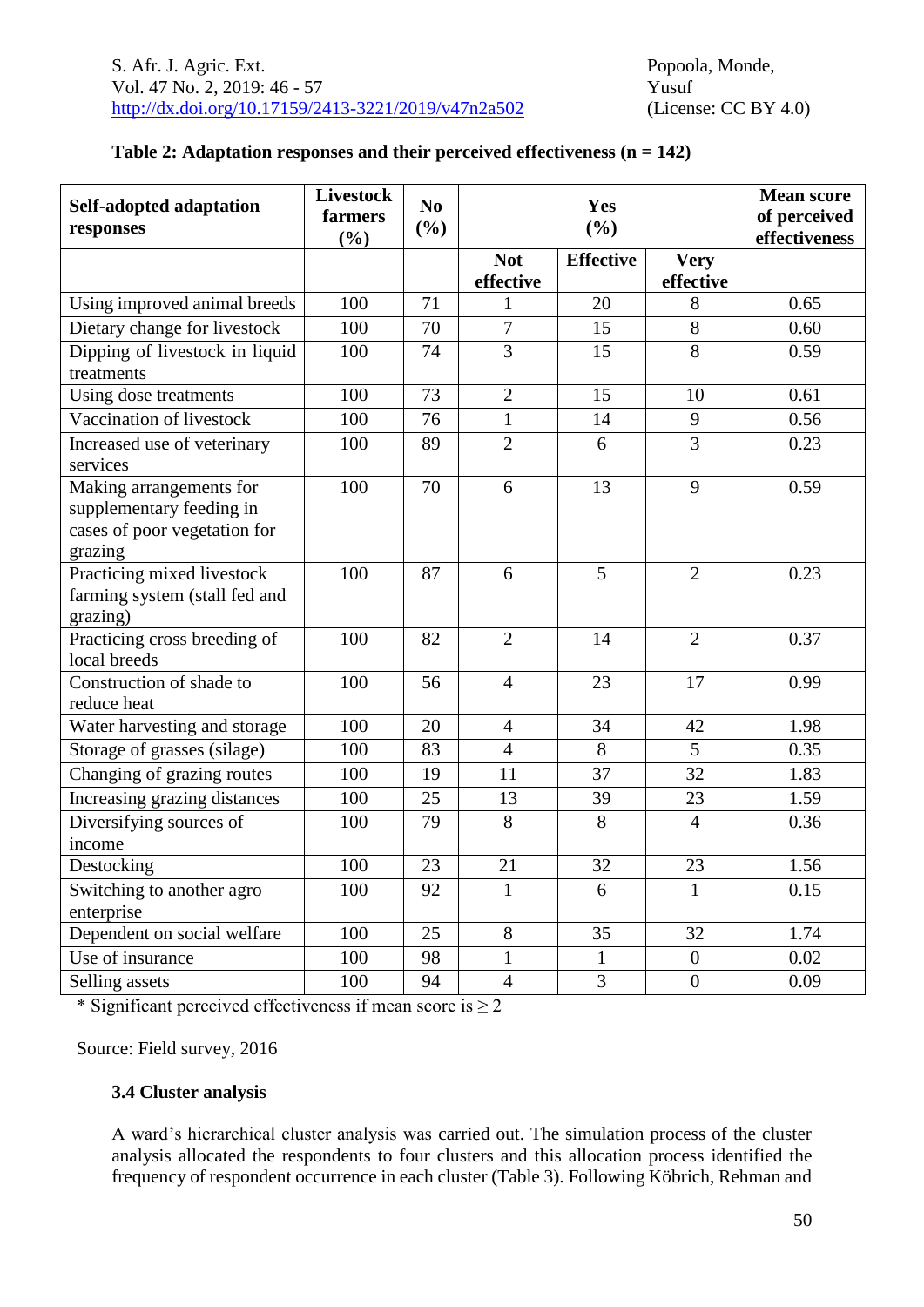S. Afr. J. Agric. Ext. Popoola, Monde, Vol. 47 No. 2, 2019: 46 - 57 Yusuf [http://dx.doi.org/10.17159/2413-3221/2019/v47n2a5](https://urldefense.proofpoint.com/v2/url?u=http-3A__dx.doi.org_10.17159_2413-2D3221_2019_v47n1a485&d=DwMFAg&c=vTCSeBKl9YZZHWJzz-zQUQ&r=2O1irMqrdumXAIE9PdSLREhTXj5iyPGEywcz8I6zQwI&m=niwmmhX1mCI8GpeJjK8D7j-v09hQgXHBu3LsS3Opojw&s=98o8gy8B6ly02TS5WoJvLScIQPXENi4ceK3R3c9Iu9c&e=)02 (License: CC BY 4.0)

Khan's (2003) interpretation of the Dendogram, an elbow test verified the ideal number of clusters for the successive clustering method to be  $n = 4$  (Figure 1), which was consistent with the interpretation of the Dendogram (Burns & Burns, 2008). G1-G10 in the Dendogram represents the boundary point for each of the clusters generated using each item on the Likert scale for the perceptions of the impact of climate change on poultry production. The Dendogram was generated by the items fed into the cluster analysis model.

| Table 3: Frequencies and percentages of respondents in the four clusters |  |  |  |
|--------------------------------------------------------------------------|--|--|--|
|--------------------------------------------------------------------------|--|--|--|

| <b>Clusters</b> | <b>Frequency</b> | Percentage |
|-----------------|------------------|------------|
|                 |                  |            |
|                 |                  | 6 Y        |
|                 |                  |            |
|                 |                  |            |

Source: Field Survey, 2016



**Figure 1: Dendogram for perceived impact of climate change on livestock production** Source: Field Survey, 2016

Further analysis was conducted in generating mean scores for all items in the four clusters (Table 4).

*Cluster 1* – Water scarcity for livestock production had the highest mean score ( $\bar{x}$  = 3.81). This indicated the severity of lack of access to water as the most perceived impact of climate change conditions by respondents in this cluster.

*Cluster 2* – Perceived increase in the scarcity of water for production activities also had the highest mean score ( $\bar{x}$  = 4.29) indicating that it was the most severe impact for livestock farmers in this category. The perception level of the impact of scarcity of water on livestock production for this cluster was also found to be significantly higher than the perception level of respondents in the first cluster ( $\bar{x}$  = 3.81). This could indicate that respondents in the second cluster were faced with higher constraints associated with scarcity of water than respondents in the first cluster.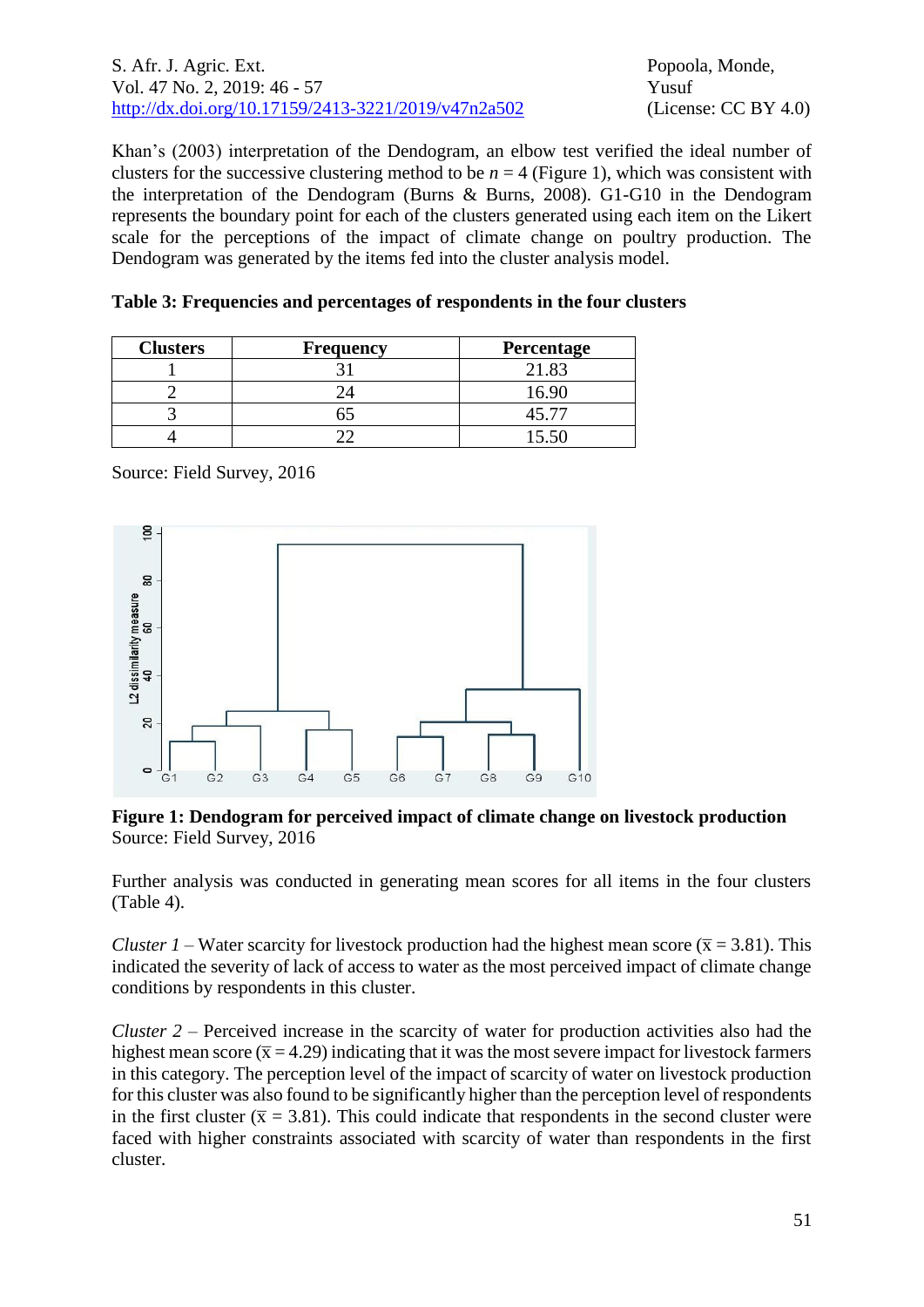*Cluster 3* - Scarcity of water for production had the highest mean score ( $\bar{x}$  = 4.68) in the third cluster which was found to be significantly higher than the perception of respondents to the impact of water scarcity on livestock production activities in clusters one ( $\bar{x}$  = 3.81) and two  $(\bar{x} = 4.29)$ . This further indicates that they may be faced with greater threats of water scarcity than respondents in the first two clusters.

*Cluster 4* – Water scarcity, grazing lands for livestock becoming increasingly limited, and increased disease occurrence had the highest mean scores ( $\bar{x}$  = 4.95) in this cluster and were perceived by respondents in this group as the most severe impacts on production. All perceived items in this cluster had mean scores above 4.00 which were found to be significantly higher than the mean scores of items in the first three clusters, indicating that respondents in this group perceived all the listed impacts as more severe on their production activities than respondents in the other three clusters.

| <b>Clusters</b>                                 | Cluster no.    | Reduced<br>growth | production<br>Reduced<br>milk | Pests | Diseases | reproduction<br>Reduced | vegetation<br>Poor | grazing lands<br>Limited | livestock<br>Reduced<br>weight | Increased<br>livestock | scarcity<br>Water | earnings<br>$\sigma$<br>Loss |
|-------------------------------------------------|----------------|-------------------|-------------------------------|-------|----------|-------------------------|--------------------|--------------------------|--------------------------------|------------------------|-------------------|------------------------------|
| Affected by                                     | $\mathbf{1}$   | 3.35              | 2.94                          | 2.13  | 2.65     | 1.84                    | 2.77               | 3.06                     | 2.48                           | 2.32                   | 3.81              | 2.26                         |
| water<br>scarcity                               |                |                   |                               |       |          |                         |                    |                          |                                |                        |                   |                              |
| Highly<br>affected by<br>water<br>scarcity      | $\overline{2}$ | 3.25              | 2.38                          | 2.63  | 2.96     | 3.54                    | 3.75               | 3.46                     | 3.63                           | 3.33                   | 4.29              | 2.88                         |
| More highly<br>affected by<br>water<br>scarcity | 3              | 4.49              | 3.55                          | 3.66  | 3.75     | 3.32                    | 4.31               | 4.52                     | 3.72                           | 3.18                   | 4.68              | 3.48                         |
| Most highly<br>affected by<br>water<br>scarcity | $\overline{4}$ | 4.80              | 4.55                          | 4.85  | 4.95     | 4.35                    | 4.60               | 4.95                     | 4.55                           | 4.15                   | 4.95              | 4.35                         |

## **Table 4: Generated mean scores for all items in the four clusters**

Source: Field survey, 2016

# **4. DISCUSSION**

The profound impacts of climate change perceived by smallholder livestock farmers in the study area were decreased livestock growth rate, decreased livestock weight, decreased milk production, decreased reproduction rates, increased pest and disease occurrences, increased poor vegetation and limited grazing land (veld), scarcity of water resources, increased livestock deaths, and loss of farm income earnings (Table 1). Similar findings were reported in Southern Malawi by Nkomwa *et al* (2014) in their study on indigenous knowledge systems and climate change adaptation strategies in agriculture. The current findings were also similar to those of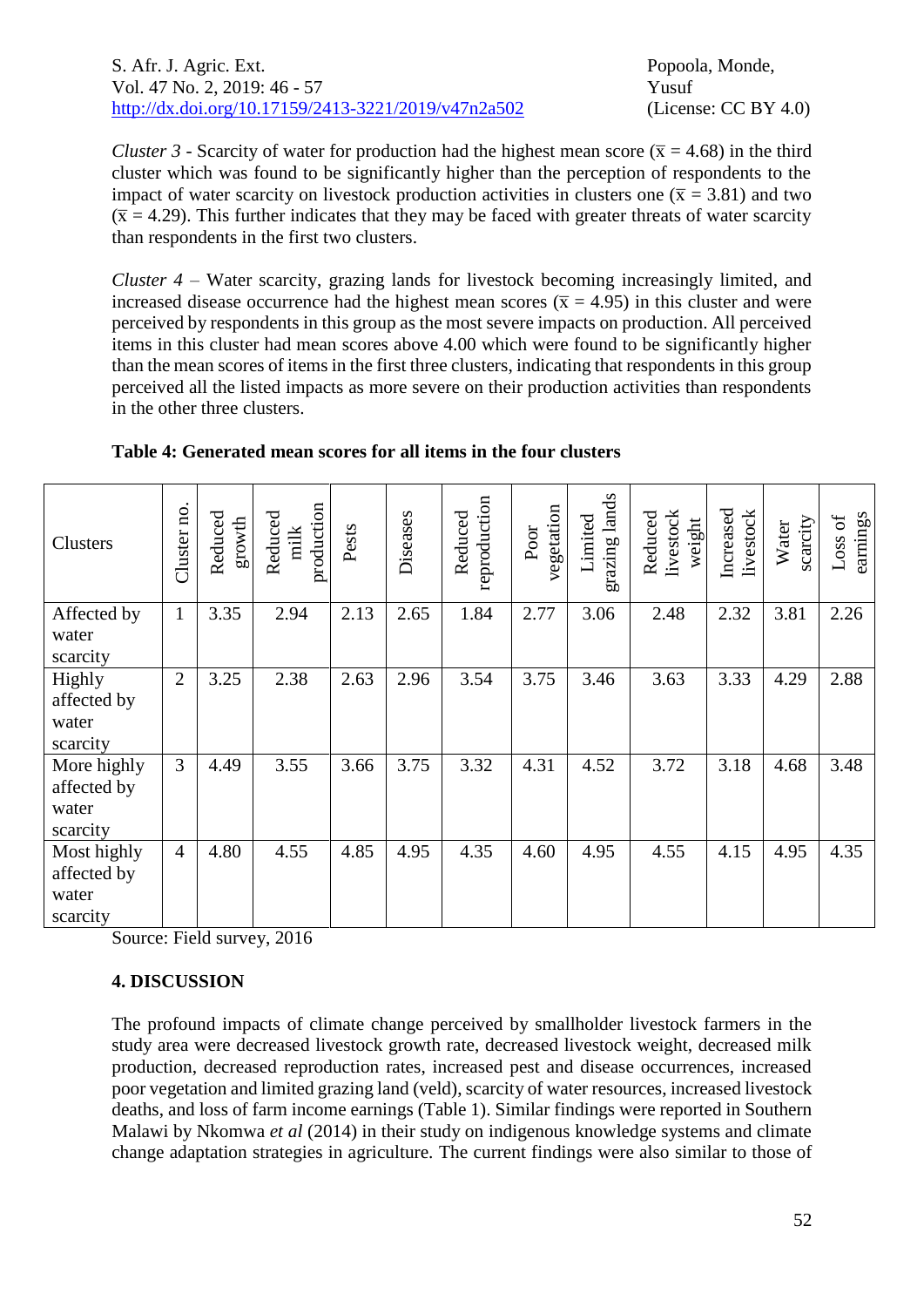Mpandeli, Nesamvuni and Maponya (2015) in their study on adapting to the impacts of drought by smallholder farmers in Sekhukhune District in the Limpopo Province, South Africa.

Sejian *et al* (2016) emphasised climate change-triggered heat stress in livestock as the precursor to reduced quality and quantity of meat and milk production. Specific effects observed include reduction in the daily average weight gain, body mass and conditions of the livestock, with reduced fat and lactose, and increased acidic contents in milk produced. Reproduction inefficiencies, however, result from heat stress affecting spermatocytes production in males and ovarian function and embryonic development in female livestock (Naqvi *et al*, 2012; Sejian *et al*, 2016). Shongwe (2013) observed that incursion of alien species is highly conceivable with climate change which promulgates the occurrence and intensity of livestock pests and diseases. There are strong reasons to believe that certain pests/ macro-parasites and vectorborne diseases will be capable of invading new regions which will increasingly become extremely challenging for efficient and profitable livestock production (Calvosa *et al*, 2010; Newton, Johnson & Gregory, 2011).

Scarcity of water resources (drought)  $(\bar{x} = 4.50)$  and limited grazing lands  $(\bar{x} = 4.07)$  are clearly perceived as overwhelming problems faced by the livestock farmers in the study area. Due to the drying up of available streams, brooks and rivers, most livestock herders are compelled to travel long distances in search of water, and livestock frequently drink from dirty water, a potential source of water-borne diseases. There are reported cases of conflicts among herdsmen and communities over water usage. Furthermore, the drying and burning of grasslands has resulted in limited grazing lands and a shortage of quality grasses to feed livestock, leading to increased livestock weight loss and, in some instances, death.

Findings revealed that adaptation responses were mostly limited to changing of grazing routes, increasing grazing distances, destocking, water harvesting and storage, and dependence on social welfare (Table 1). Some of these adaptation responses were also observed by Taruvinga, Visser and Zhou (2016) in their study on determinants of rural farmers' adoption of climate change adaptation strategies in the Amathole District Municipality of the Eastern Cape Province. According to those researchers, existing livestock adaptation measures are limited and are carried out by only a small number of farmers. Moreover, Turner, McPeak and Ayantunde (2014), as well as Speranza (2010), argued that short-distance mobility, which is critical to agro-pastoral coping and adaptation mechanisms, is becoming a difficult adaptation measure due to prevailing socio-political conditions in various communities.

Destocking (mentioned by 55% as an effective response) is also an adaptation measure used in the study area. It is seen by a number of agro-pastoralists as a major type of insurance and defence mechanism (Mpandeli *et al,* 2015). Mpandeli *et al* (2015) noted that destocking is a means used by some smallholder farmers during periods of uncertainty. This suggests that farmers may not necessarily want to sell their livestock, but are forced to do so as a means of coping with climatic shocks such as drought. Speranza (2010) also indicated that destocking during harsh climatic conditions is primarily a precautionary strategy for the majority of livestock keepers and that the market prices during these times are usually lower, ultimately decreasing rather than increasing households' asset base. The fact that farmers feel compelled to sell their livestock during times of drought indicates that farmers in these communities are bearing the brunt of climate change impacts.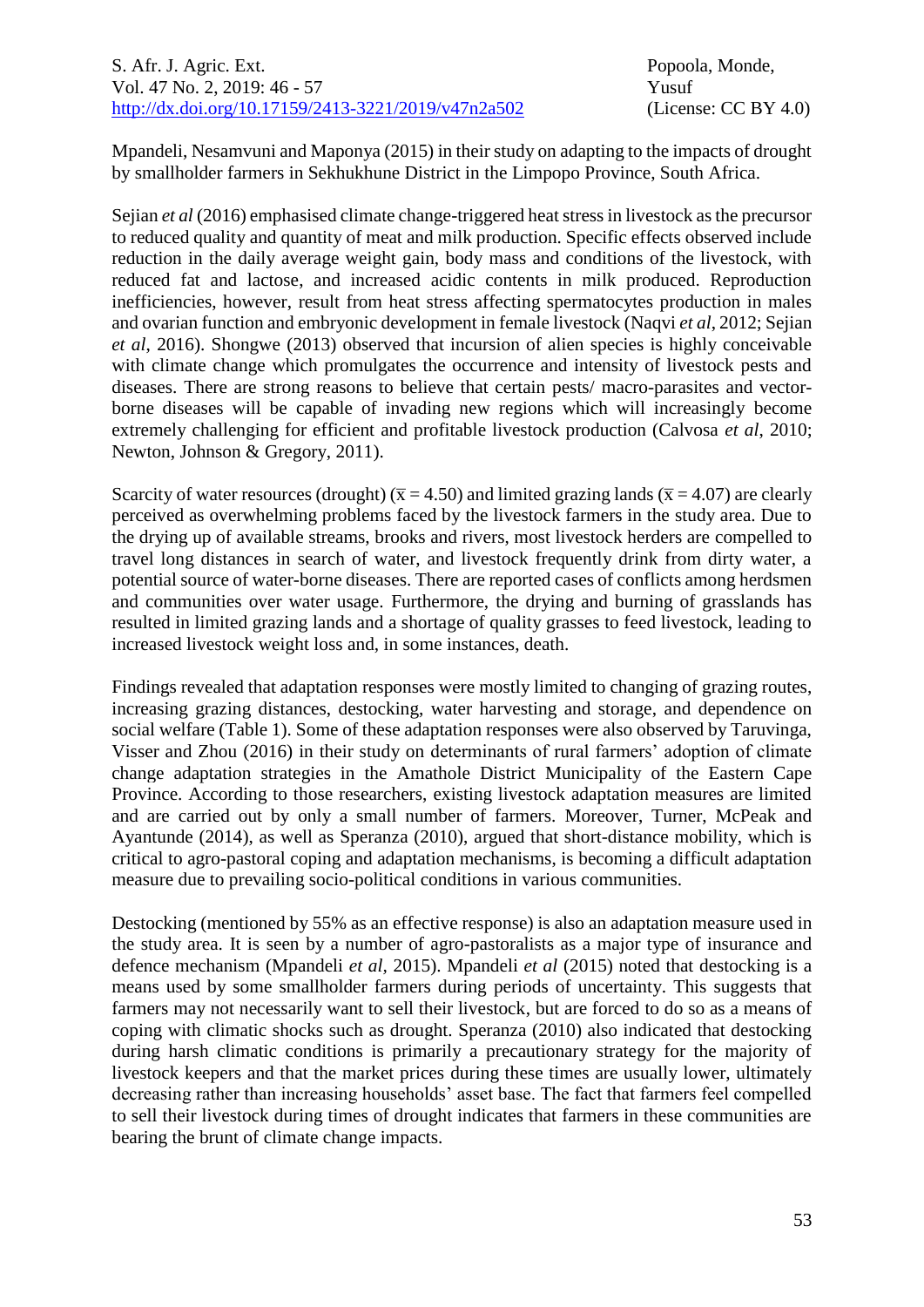The majority of the respondents also perceived that the effectiveness of their adopted responses were insignificant. Climate change adaptation may well be beyond what an individual farmer can adequately respond to, and institutional support in this case becomes crucial. An example of such institutional support may be seen in the case of Uganda, where continuous drought was addressed through an all-inclusive stakeholders' forum that led to the construction of valley dams and the provision of tanks (water reservoirs) by the government (Lim *et al*, 2005). Likewise, the intervention of the Ethiopian government led to the development of a comprehensive Famine Early Warning System (FEWS) to improve the coping and adaptation capacities of the rural farming population. Zougmoré *et al* (2016) stated that the capacity of a community to adapt to climate change and its associated risks is dependent on available economic assets, geographical location, information, technologies, infrastructures, institutions and networks.

Rural communities can only achieve very little in effectively adapting to climatic shocks which again emphasises the need to pool potential external support systems that can aid in sustaining livestock production in the region. One such critical support system is the agricultural extension institution. A very significant responsibility of the extension system is to provide awareness of and capacity building trainings on contemporary technologies developed through research efforts to boost climate change resilience and adaptive capacities (Khatam, Muhammad & Ashraf, 2013). Furthermore, the Global Alliance for Climate-Smart Agriculture (GACSA) states that extension providers can contribute to mitigation efforts by strengthening farmer groups and rural organisations. Rural advisers can also facilitate engagements with new types of institutions related to climate change, such as insurance companies, humanitarian agencies and meteorological services (GACSA, 2016).

## **5. CONCLUSION AND RECOMMENDATIONS**

Findings from this study revealed that smallholder livestock farmers in the study area perceived decreased livestock growth rates, decreased livestock weight, low milk production, poor reproduction rates, increased pest and disease occurrences, poor vegetation, livestock deaths, and loss of farm income earnings as major impacts of climate change on their production activities. The area is faced with drought which has led to intense water scarcity and the drying of available grazing lands. Identified adaptation responses are mainly limited to changing grazing routes, increasing grazing distances, destocking, water harvesting and storage, and dependence on social welfare; all of which are perceived by the livestock farmers as insufficiently effective to deal with the current climatic stresses.

There is a need to buffer the individual adaptation capacities of smallholder livestock farmers in rural communities through the implementation of adaptation schemes for rural livestock sustainability. Government climate change response policy and systems need to be invigorated at the local level and to target resource-poor smallholder livestock farmers. Institutional support is needed to mitigate climate change as climate effects are beyond the capacity of smallholder farmers working alone. In addition, farmers should also be motivated to join available production, marketing and other service-oriented cooperative groups geared towards combating climate change challenges in rural communities.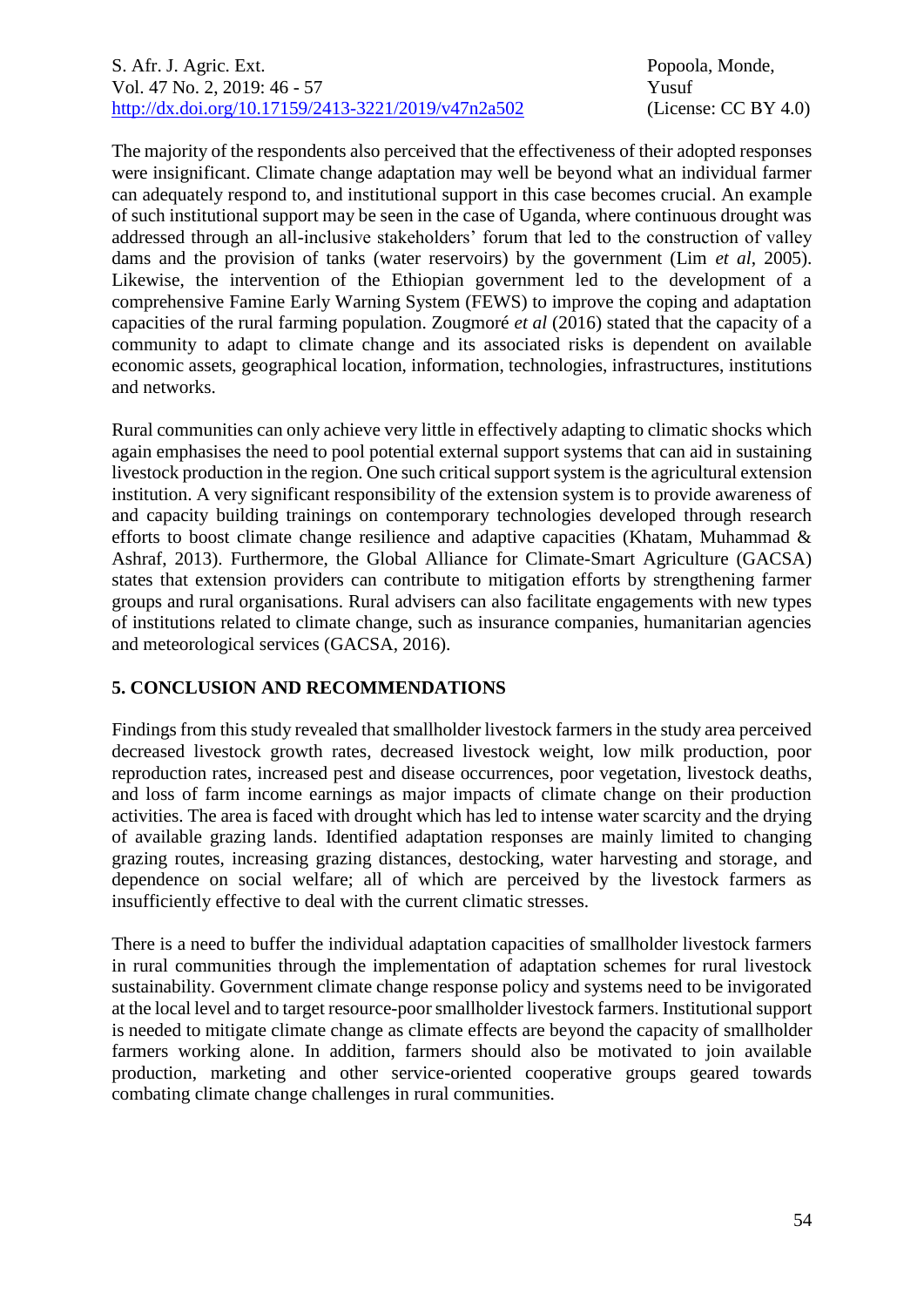## **REFERENCES**

- ACTION CONTRE LA FAIM INTERNATIONAL (ACF), 2013. Who cares about the impact of climate change on hunger and malnutrition? A plea to the international community to ensure food and nutrition security for the most vulnerable in a changing climate. Available from: [http://www.cmamforum.org/Pool/Resources/Who-cares-about-impact](http://www.cmamforum.org/Pool/Resources/Who-cares-about-impact-on-climate-change-on-hunger-and-malnutrition-ACF-2014.pdf)[on-climate-change-on-hunger-and-malnutrition-ACF-2014.pdf](http://www.cmamforum.org/Pool/Resources/Who-cares-about-impact-on-climate-change-on-hunger-and-malnutrition-ACF-2014.pdf)
- BELAY, L. & SUGULLE, A.J., 2011. The impact of climate change and adoption of strategic coping mechanism by agro-pastoralists in Gabiley region, Somaliland. Available from: [https://ke.boell.org/sites/default/files/the\\_impact\\_of\\_climate\\_change\\_in\\_gabiley.pdf](https://ke.boell.org/sites/default/files/the_impact_of_climate_change_in_gabiley.pdf)
- BURNS, R. & BURNS, R.P., 2008. *Business research methods and statistics using SPSS*. London: Sage Publications Limited*.*
- CALVOSA, C., CHULUUNBAATAR, D. & FARA, K., 2010. Livestock and climate change: Livestock thematic papers tools for project design. Available from: <https://www.ifad.org/documents/10180/48b0cd7b-f70d-4f55-b0c0-5a19fa3e5f38>
- FARAUTA, B.K., EGBULE, C.L., IDRISA, Y.L. & AGU, V.C., 2011. Farmers' perceptions of climate change and adaptation strategies in northern Nigeria: An empirical assessment. Available from: [file:///C:/Users/user/AppData/Local/Packages/Microsoft.MicrosoftEdge\\_8wekyb3d8bb](file:///C:/Users/user/AppData/Local/Packages/Microsoft.MicrosoftEdge_8wekyb3d8bbwe/TempState/Downloads/rps15%20(1).pdf) [we/TempState/Downloads/rps15%20\(1\).pdf](file:///C:/Users/user/AppData/Local/Packages/Microsoft.MicrosoftEdge_8wekyb3d8bbwe/TempState/Downloads/rps15%20(1).pdf)
- GBETIBOUO, G.A., 2009. Understanding farmers' perceptions and adaptations to climate change and variability: The case of the Limpopo Basin, South Africa. IFPRI Discussion Paper No. 00849:1-36. Pretoria, South Africa.
- GLOBAL ALLIANCE FOR CLIMATE-SMART AGRICULTURE (GACSA), 2016. Supporting agricultural extension towards climate-smart agriculture: An overview of existing tools. Available from:<http://www.fao.org/3/a-bl361e.pdf>
- INTERNATIONAL FUND FOR AGRICULTURAL DEVELOPMENT (IFAD), 2009. Livestock and climate change. Livestock thematic papers tools for project design. Available from: [https://www.ifad.org/documents/10180/48b0cd7b-f70d-4f55-b0c0-](https://www.ifad.org/documents/10180/48b0cd7b-f70d-4f55-b0c0-5a19fa3e5f38) [5a19fa3e5f38](https://www.ifad.org/documents/10180/48b0cd7b-f70d-4f55-b0c0-5a19fa3e5f38)
- INTERNATIONAL FUND FOR AGRICULTURAL DEVELOPMENT (IFAD), 2014. The adaptation advantage: The economic benefits of preparing small-scale farmers for climate change. Available from: [https://www.ifad.org/documents/10180/0a24e248-](https://www.ifad.org/documents/10180/0a24e248-3f96-49af-b2df-ebbce284335c) [3f96-49af-b2df-ebbce284335c](https://www.ifad.org/documents/10180/0a24e248-3f96-49af-b2df-ebbce284335c)
- KASSIE, B.T., HENGSDIJK, H., RÖTTER, R., KAHILUOTO, H., ASSENG, S. & VAN ITTERSUM, M., 2013. Adapting to climate variability and change: Experiences from cereal-based farming in the Central Rift and Kobo Valleys, Ethiopia. *J. Environ. Manage*., 52(5):1115-1131.
- KHATAM, A., MUHAMMAD, S. & ASHRAF, I., 2013. Role of individual contact methods in dissemination of agricultural technologies. *Pak. J. Agric. Res.,* 26(1):40-45.
- KÖBRICH, C., REHMAN, T. & KHAN, M., 2003. Typification of farming systems for constructing representative farm models: Two illustrations of the application of multivariate analyses in Chile and Pakistan. *Agric. Sys.,* 76(1):141-157.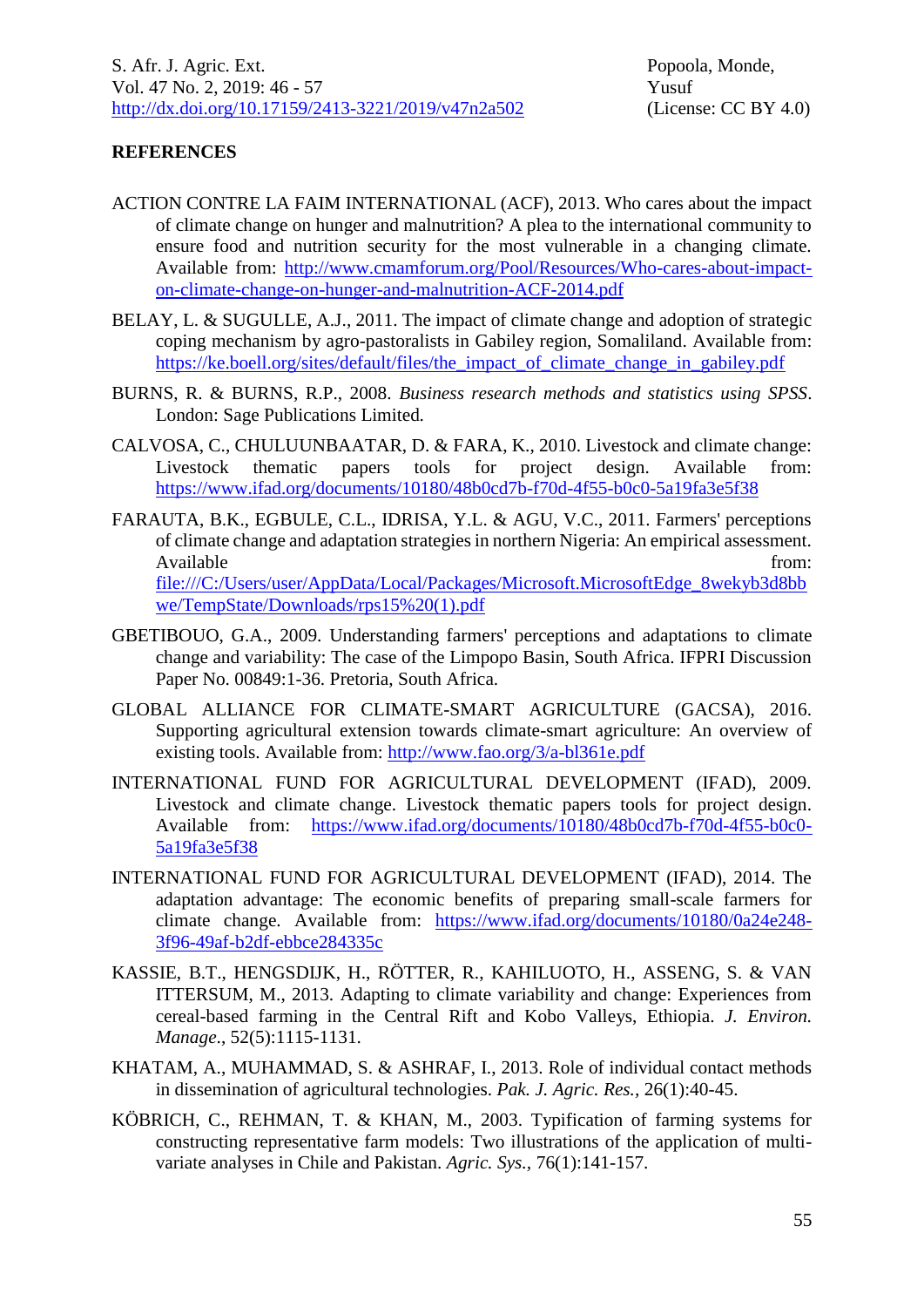- KUSAKARI, Y., ASUBONTENG, K.O., JASAW, G.S., DAYOUR, F., DZIVENU, T., LOLIG, V., DONKOH, S.A., OBENG, F.K., GANDAA, B. & KRANJAC-BERISAVLJEVIC, G., 2014. Farmer-perceived effects of climate change on livelihoods in Wa West District, Upper West Region of Ghana. *J. Disaster Res.,* 9(4):516-528.
- LEISEROWITZ, A., FEINBERG, G., ROSENTHAL, S., SMITH, N., ANDERSON, A., ROSER-RENOUF, C. & MAIBACH, E., 2014. What's in a name? Global warming vs. climate change. Available from: [http://climatecommunication.yale.edu/wp](http://climatecommunication.yale.edu/wp-content/uploads/2014/05/Global-Warming_Climate-Change_Report_May_2014.pdf)[content/uploads/2014/05/Global-Warming\\_Climate-Change\\_Report\\_May\\_2014.pdf](http://climatecommunication.yale.edu/wp-content/uploads/2014/05/Global-Warming_Climate-Change_Report_May_2014.pdf)
- LIM, B., SPANGER-SIEGFRIED, E., BURTON, I., MALONE, E. & HUQ, S., 2005. *Adaptation policy frameworks for climate change: Developing strategies, policies and measures*. Cambridge: Cambridge University Press.
- LINDSAY, P.H. & NORMAN, D.A., 1977. *Human information processing: An introduction to psychology*. 2nd ed. New York: Academic Press.
- MOLUA, E.L., 2014. Climate change perception and farmers' adoption of sustainable land management for robust adaptation in Cameroon. *J. Agric. Sci.*, 6(12):202-214.
- MPANDELI, S., NESAMVUNI, E. & MAPONYA, P., 2015. Adapting to the impacts of drought by smallholder farmers in Sekhukhune District in Limpopo Province, South Africa. *J. Agric. Sci.*, 7(2):115-124.
- MUSTAPHA, B., SALAU, E.S., GALADIMA, O.E. & ALI, I., 2013. Knowledge, perception and adaptation strategies to climate change among farmers of Central State Nigeria. *Sustain. Agric. Res.,* 2(3):107-117.
- NAQVI, S.M.K., KUMAR, D., PAUL, R.K. & SEJIAN, V., 2012. Environmental stresses and livestock reproduction. In *Environmental stress and amelioration in livestock production* (pp.97-128). Berlin: Springer.
- NDAMANI, F. & WATANABE, T., 2015. Farmers' perceptions about adaptation practices to climate change and barriers to adaptation: A micro-level study in Ghana. *Water*, 7(9):4593-4604.
- NEWTON, A.C., JOHNSON, S.N. & GREGORY, P.J., 2011. Implications of climate change for diseases, crop yields and food security. *Euphytica*, 179(1):3-18.
- NKOMWA, E.C., JOSHUA, M.K., NGONGONDO, C., MONJEREZI, M. & CHIPUNGU, F., 2014. Assessing indigenous knowledge systems and climate change adaptation strategies in agriculture: A case study of Chagaka village, Chikhwawa, Southern Malawi. *Phys. Chem. Earth,* 67:164-172.
- OFUOKU, A.U., 2011. Rural farmers' perception of climate change in central agricultural zone of Delta State, Nigeria. *Indones. J. Agric. Sci.*, 12(2):63-69.
- OTIENO, J. & MUCHAPONDWA, E., 2016*.* Agriculture and adaptation to climate change: The role of wildlife ranching in South Africa. Working Paper 579. ERSA, South Africa.
- PICKENS, J., 2005. Attitudes and perceptions. In *Organizational behavior in health care* (pp.43-67). Sudbury: Jones and Bartlett Publishers.
- SEJIAN, V., GAUGHAN, J.B., BHATTA, R. & NAQVI, S.M.K., 2016. Impact of climate change on livestock productivity. Available from: https://www.researchgate.net/publication/296282601 Impact of climate change on li [vestock\\_productivity](https://www.researchgate.net/publication/296282601_Impact_of_climate_change_on_livestock_productivity)